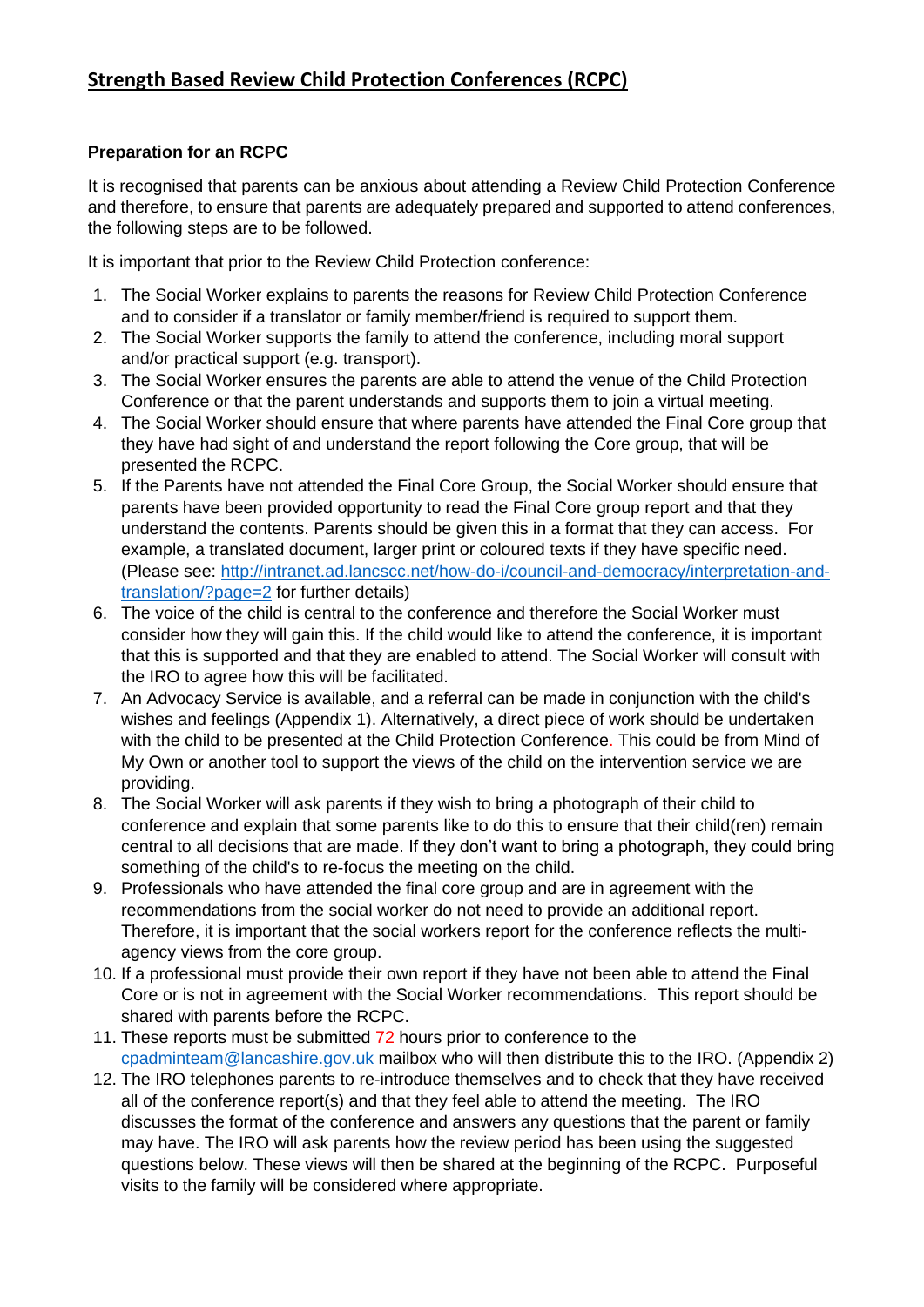## **Day of the conference (if professionals are in a building)**

- 13. On the day of the conference, professionals, children, parents and carers are invited to attend the relevant 'Conference Preparation' time. This is mandatory and is part of the conference process.
- 14. On arrival, a Minute Taker will be in attendance to escort parents and professionals to the relevant meeting room at the venue. Family will be taken directly to the conference room and professionals will be taken to a different room.

#### **Day of conference if Hybrid conference model:**

- 15. On the day of the conference, professionals are invited to attend the relevant Conference Preparation time, this will be virtual for professionals. This is mandatory and is part of the conference process.
- 16. The Minute taker will facilitate the meeting by opening the virtual meeting and asking that all professionals share their own email address and then each professional can share their own reports, using the email addresses provided to each other in the conference preparation time.
- 17. The reports shared by professionals must have been shared with parents beforehand. In the exceptional circumstances were a report has not been shared the conference will need to go through this report in detail.

#### **Family- if they are attending a meeting venue:**

- 18. The IRO will greet parents/child and family members and try to make them feel comfortable. The IRO will have a structured conversation with parents and child(ren) in a way that is appropriate to their needs and that will support them to engage in the conference. As part of this discussion they will recap the discussion that they have had previous had and see if there any amendments to be made.
- 19. The IRO reiterates the purpose of the conference, ensuring that they understand the possible outcomes. The IRO will explain that the role of the conference is not to decide about legal action and removal of children although the outcome of the conference may lead to seeking legal advice as part of child protection planning.
- 20. The IRO will ask parents if they wish to share a photo of their child(ren) in the conference and also if they feel comfortable saying a few words about their child(ren) at the start of the meeting.
- 21. The IRO will tell parents the names and agency that professionals are representing at the conference. They will ask parents if they have any preference where professionals are seating during the conference.

#### **Professionals (if attending a building).**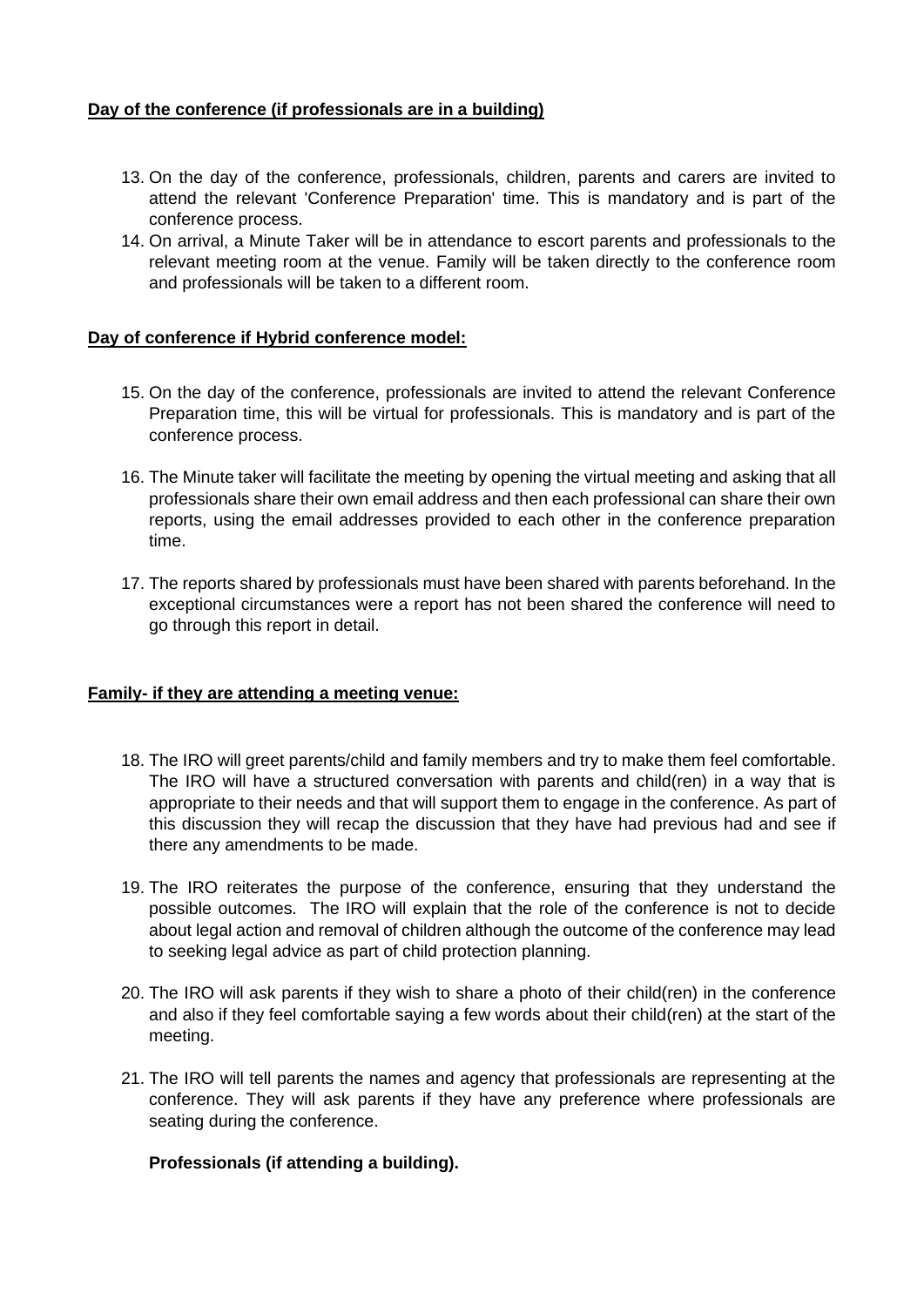- 22. The other professionals will be gathered in a separate room, allowing time to read each other's reports and verify any facts with the Social Worker. This is not a meeting but provides time to ensure that the professionals present are prepared for the conference. (This is not a meeting and a discussion about the family should not take place).
- 23. A Minute Taker will be present, the role of the Minute Taker is to ensure that all professionals have reports, name plates are completed, and all professionals are prepared for the conference.
- 24. Cycle of change will be available for professionals as this should be a regular discussion point throughout the duration of assessment and planning for the child/children.
- 25. The IRO will escort professionals into the conference room and the IRO will be mindful of the parent's views in terms of where people are seated. (Considering that parents should not sit next to the minute taker due to confidentiality issues).

## **The Child Protection Conference**

#### **If everyone is attendance:**

The room will be set out in a horseshoe shape, tables will still be is use. Flip chart paper will be on the wall (unless this is not appropriate for the chair or parents). The parents will decide where they want to sit and also if appropriate can decide where some of the professionals sit.

#### **If hybrid:**

The IRO will seat parents in the room, with social distancing measures in place. The IRO will explain the technology and how this will work to support the meeting.

#### **The Meeting:**

Once seated and name plates completed the IRO will:

(See agenda, appendix 5 for further details)

- 26. Make introductions and advise of any apologies received. (If the meeting is being held late – explain the reasons for this).
- 27. Confirm the status of meeting and read the confidentiality statement.
- 28. Verify family details.
- 29. Chair (IRO) provides decisions / recommendations and summary of previous conference.
- 30. Chair (IRO) reads any written amendments received
- 31. Chair (IRO) Seeks view from parents as to progress during the review period. This can be presented by the parent or the IRO.
- 32. Chair (IRO) Seek the child's views on how the review period has been for them. this could be from the child, the child's advocate or another source.
- 33. If child or advocate is not present at conference, it should be agreed who is the most appropriate professional to discuss with the child about attending future conferences or consenting to a referral to the Advocacy Service.
- 34. Update from social worker on behalf of the core group
	- a. Child Protection Plan
	- b. Review of progress of Child Protection Plan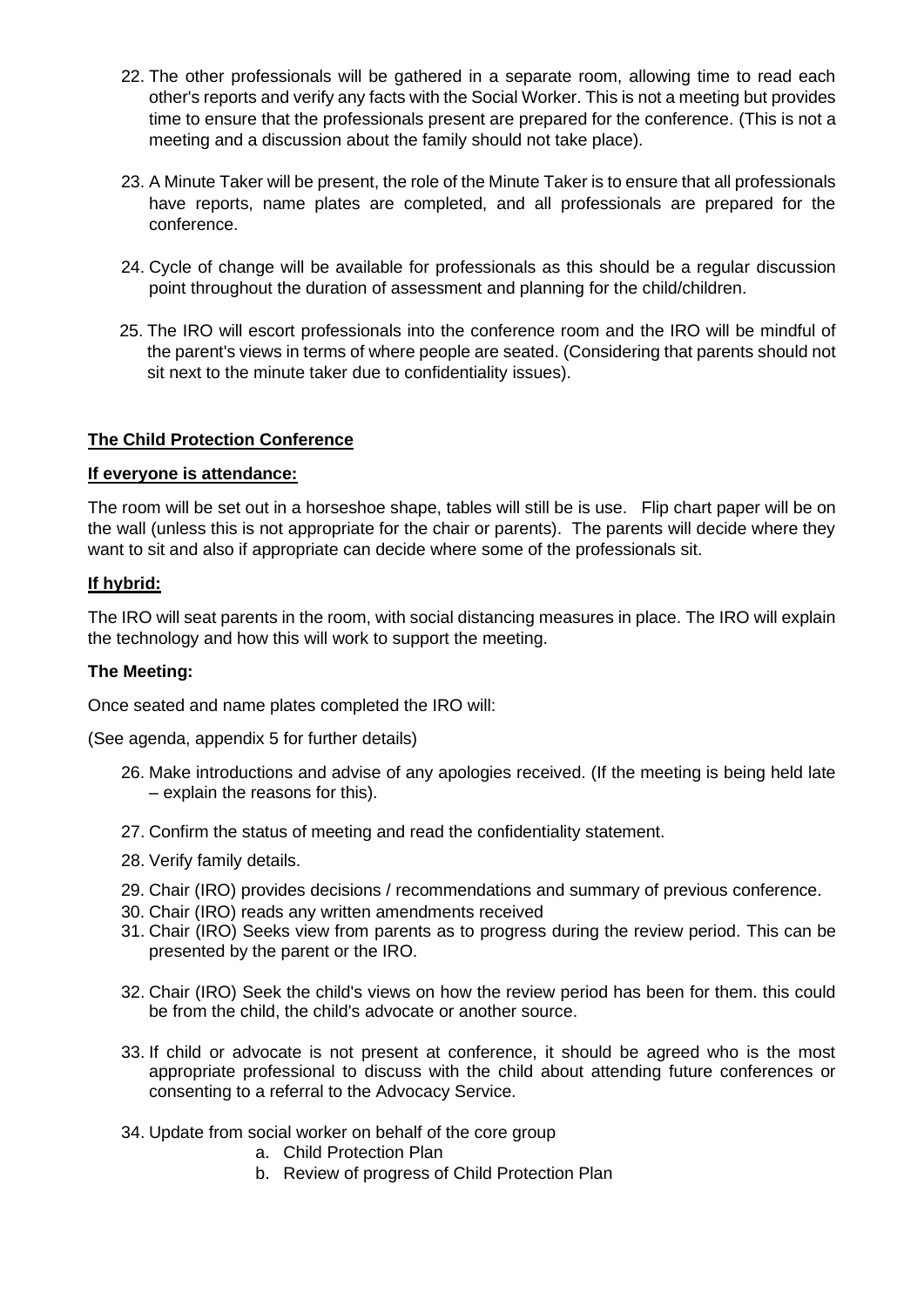#### c. Current concerns

- 35. Updates from agencies who didn't attend the final Core Group and report shared.
- 36. Updates from agencies who attended the final core group, who have provided a report as they are not in agreement with the social work report.
- 37. There will be the time for a confidential section, please see appendix 6 below for guidance.
- 38. Discussion involving everyone in attendance:
	- Concerns and needs
	- What is going well/strengths (including things that reduce risk)
	- What might impact on progress
	- What would make things better? (including the proposed plan).
- 39. Parents and Children are asked to give their views throughout the meeting.
- 40. The IRO provides a succinct summary and the threshold criteria, including the strengths and concerns.
- 41. The IRO asks the professional representing each agency their decision in relation to the level of need and the Decision of Conference
	- a. Continuation/discontinuation of the Child Protection Plan;
	- b. Changes required to the Child Protection Plan;
	- c. Provision for Children In Need Support.

#### 42. See guidance on step downs.

- 43. Dissenting views
- 44. IRO provides the decision of the conference.
- 45. Review of Core Group Membership and next Core Group date
- 46. Agreement of Review Conference date
- 47. Any other business / clarification for parents/child.
- 48. The IRO to thank everyone for coming to the conference.

#### **Minutes**

49. All virtual child protection conferences must be recorded to support the minute taker, unless there is an objection to the recording.

If the IRO has used the flip chart paper, then either

- a. The minute taker can take this and use it to support their minutes and then dispose of this in confidential waste.
- b. The IRO can dispose of this in the confidential waste at the building they are in.
- c. The parents may choose to take this home as a visual reminder.

#### **The Child Protection Plan**

- 53. If there are additions to the child protection plan in the RCPC then these will be added to the plan within the outcomes form by the IRO.
- 54. The CP plan will be reviewed by the IRO in the mid-point monitoring following the RCPC.